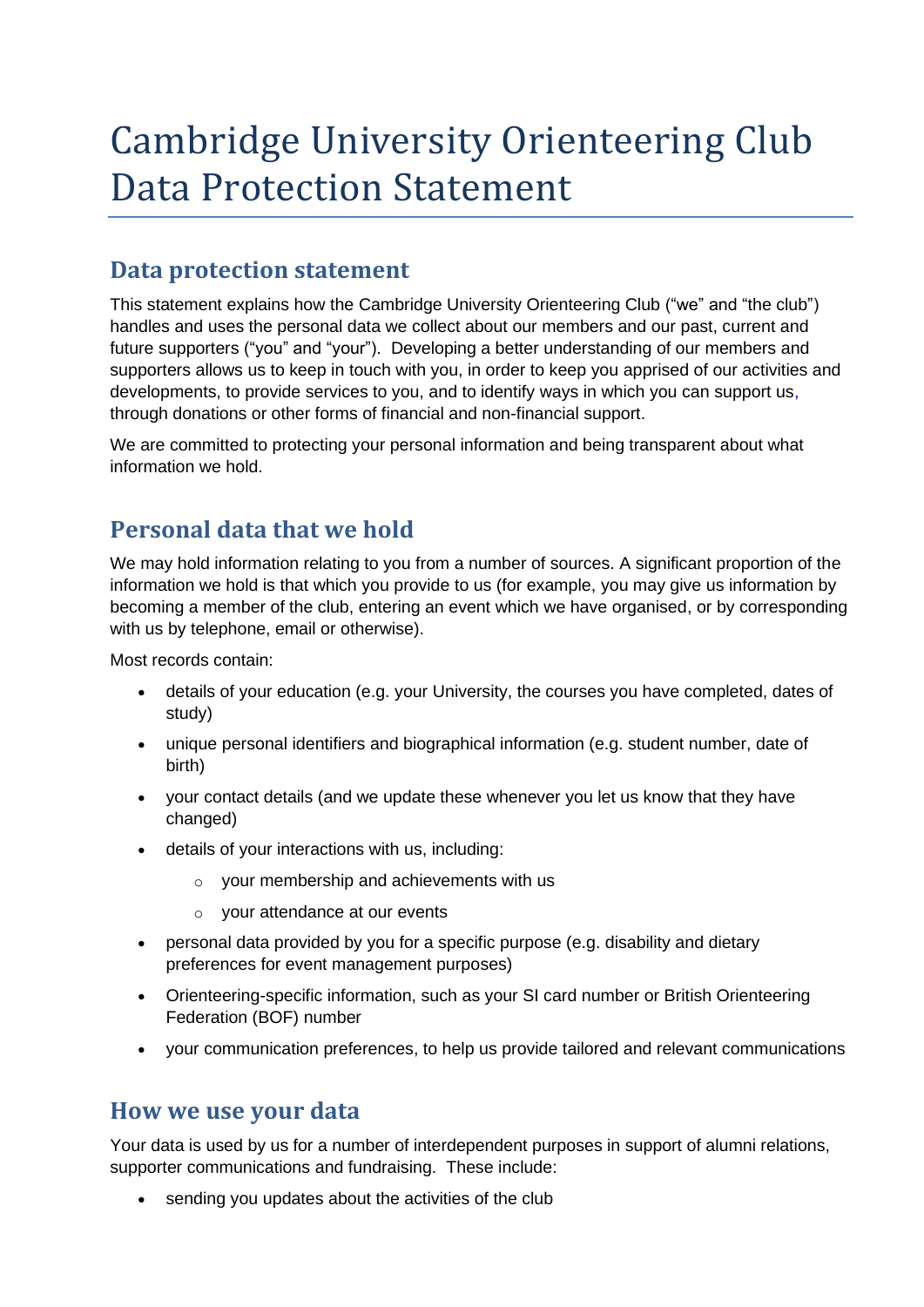- inviting you to our events
- running our orienteering events, including the Cambridge City Race and Icenian Forest event
- publishing event results
- internal record keeping, including the management of any feedback or complaints
- administrative purposes (e.g. in order to process a donation you have made or to administer an event you have registered for or attended)

Before seeking or accepting major donations we are required by the University Sports Service to conduct due diligence, including reviewing publicly available personal data relating to the donor's criminal convictions and offences.

Communications to you may be sent by post, telephone or electronic means (principally by email), depending on the contact details we hold, the consent that you have provided, and the preferences expressed by you about the types of communications you wish to receive.

If you have concerns or queries about any of these purposes, or how we communicate with you, please contact us using the details listed below.

We will always respect a request by you to stop processing your personal data, and in addition your statutory rights are set out below.

#### **When we share your data with others (our partners)**

Any transmission of data to or from the University and Colleges is managed through agreed processes which comply with relevant data protection legislation. The University and each College has its own data protection statement and procedures.

When you register as a club member or enter a club event, your information will be shared with the British Orienteering Federation. The details of the information shared and how it will be used can be found on the BOF privacy notice:

https://www.britishorienteering.org.uk/document/1808b62243f3a17b07f5ce2cfdc88dba/British%20 Orienteering%20Pri%20vacy%20Policy%2013%20March%202018.pdf

#### **How we protect your data**

We ensure we have appropriate data sharing arrangements in place before sharing your personal data.

We do not sell your personal data to third parties under any circumstances.

We also facilitate communication between individual members, but in doing so we do not release personal contact details without prior permission.

Any transfers of your data overseas (outside of the European Economic Area), as set out above, are protected either by an 'adequacy decision' by the European Commission (declaring the recipient country as a 'safe' territory for personal data) or by standard contractual clauses adopted by the European Commission (which give obligations for the recipient to safeguard the data).